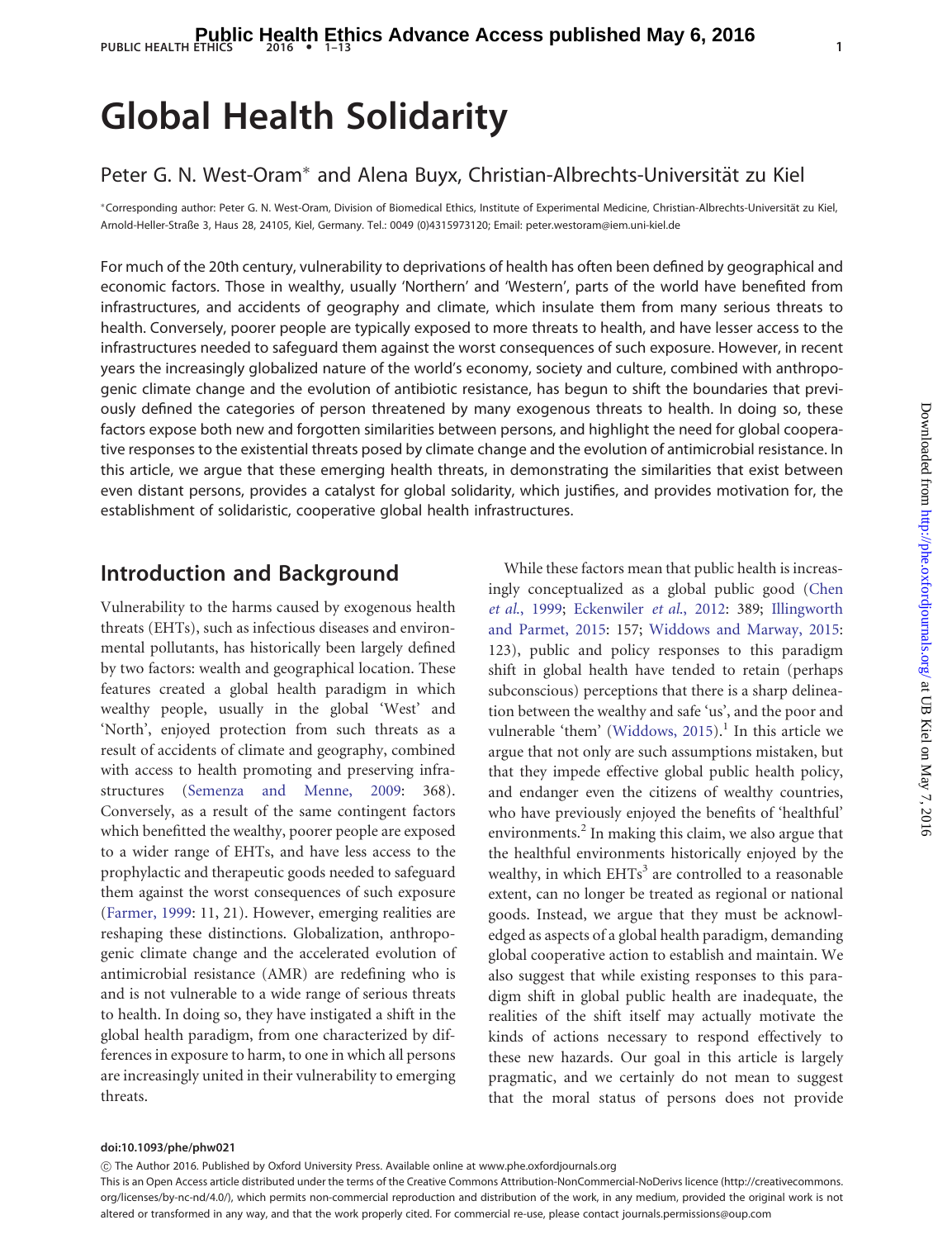moral reasons to act on their behalf. Rather, our aim is to provide an argument which will complement moral justifications for improvements to global health infrastructure, and which will appeal to those who do not recognize the normative force of classical cosmopolitan arguments for such improvements.

Underlying our argument is an account of solidarity we have developed in the past [\(Prainsack and Buyx,](#page-11-0) [2011](#page-11-0), [2012a](#page-11-0), [2016](#page-11-0)). $4^4$  We start the article by briefly introducing the account and the importance of solidarity for justice and the delivery of public health and social infrastructure. We close with a discussion of some of the key barriers to establishing solidarity at the global scale, and sketch out a number of implications for future policy.

#### Defining Solidarity

In our earlier work, solidarity has been defined as an 'enacted commitment to carry "costs" (financial, social, emotional, or otherwise) to assist others with whom a person or persons recognise similarity in a relevant respect' ([Prainsack and Buyx, 2016](#page-11-0)). It is not enough therefore merely to feel empathy with other persons; to be in solidarity with them is to *act* on their behalf, and accept costs, for example, in the form of additional financial contributions to provide accessible health care, or to accept restrictions on freedoms to consume scarce resources, to benefit them. In addition, such willingness to incur costs to benefit other persons is based on an identification of relevant similarity with those other persons 'in a particular context' [\(Prainsack and Buyx, 2011:](#page-11-0)  $49-50$ ).<sup>5</sup> Similarity can be found in a range of shared personal features, interests or goals, which may be transient or more stable, such as the shared inconvenience as a result of a delayed flight [\(Prainsack and Buyx, 2011: xiv\)](#page-11-0), or membership of religious, cultural or national groups [\(Rorty, 1989:](#page-11-0) 192).

Further, agents who recognize solidarity with others stand in symmetrical relationships as between equals, at least regarding the shared situation, interest or goal. Solidarity is not enacted in unilateral, top down or charitable relationships. This account is in line with recent works on solidarity which state that it is a necessary, motivational precondition for the fulfillment of the demands of justice [\(Krishnamurthy, 2013:](#page-10-0) 133; [Scholz,](#page-11-0) [2008](#page-11-0): 78). Solidarity also presumes a relational, socially and environmentally embedded understanding of the person.<sup>6</sup> However, such an understanding is often not acknowledged explicitly, particularly in the context of public health.<sup>7</sup>

Solidarity within and between groups is also an often implicit prerequisite for the delivery and maintenance of important social infrastructures, such as the rule of law, and public health programmes, since they rely on cooperative action in the form of participation in taxation programmes and social norms, from all members of the relevant group. In the context of public health, acknowledging solidarity with other persons therefore provides the basis for cooperative endeavours to deliver and maintain important health public goods.

However, solidarity for global public health has historically been elusive, in large part because of dominant social narratives which emphasize relationships with fellow group members over those with distant others.<sup>8</sup> It is argued, for example, that solidaristic identification is easier within limited groups, and amongst persons who are relatively close to one another [\(Reichlin,](#page-11-0) [2011](#page-11-0): 368), and that 'our sense of solidarity is strongest when those with whom solidarity is expressed are thought of as "one of us," where "us" means something smaller and more local than the human race' ([Rorty,](#page-11-0) [1989](#page-11-0): 191).

Where intra-group solidarity is the basis for the delivery of important social goods, inter-group solidarity, even at the regional level, remains elusive, and even more so globally. Many are sceptical of our ability to identify solidaristically with all members of the human species in virtue of our shared, innate humanity [\(Hurst](#page-10-0) et al[., 2009:](#page-10-0) 92; [Eckenwiler](#page-10-0) et al., 2012: 383; [Gould,](#page-10-0) [2014](#page-10-0): chapter 5). $9$  However, rather than deriving solidarity from universal, innate features of humanity, we argue that we should understand solidarity as enacted practices that are based on concrete recognition of similarity in a given specific context. Instead of being tied to, and emergent from, pre-existing groups and their internal solidarity norms, such solidarity can therefore be 'project-related' [\(Rippe, 1998:](#page-11-0) 355), or based on other contingent features of persons ([Rorty, 1989:](#page-11-0) 191). Consequently, the range of contingent factors that should be acknowledged as being of normative significance expands significantly. That is, the move from 'them' to 'us' ([Widdows, 2015](#page-12-0)) is a shift in perception of what the most relevant features of persons are—from pre-existing and often locally determined factors such as 'tribe, religion, race, customs, and the like' [\(Rorty, 1989:](#page-11-0) 192), to commonalities that can range from specific shared goals or experiences, to entrenched shared situations of oppression, or common elements of risks and dangers from EHTs.

As we argue in the following sections, changes to the global health paradigm, or rather, to the global distribution of EHTs, may provide the stimulus needed to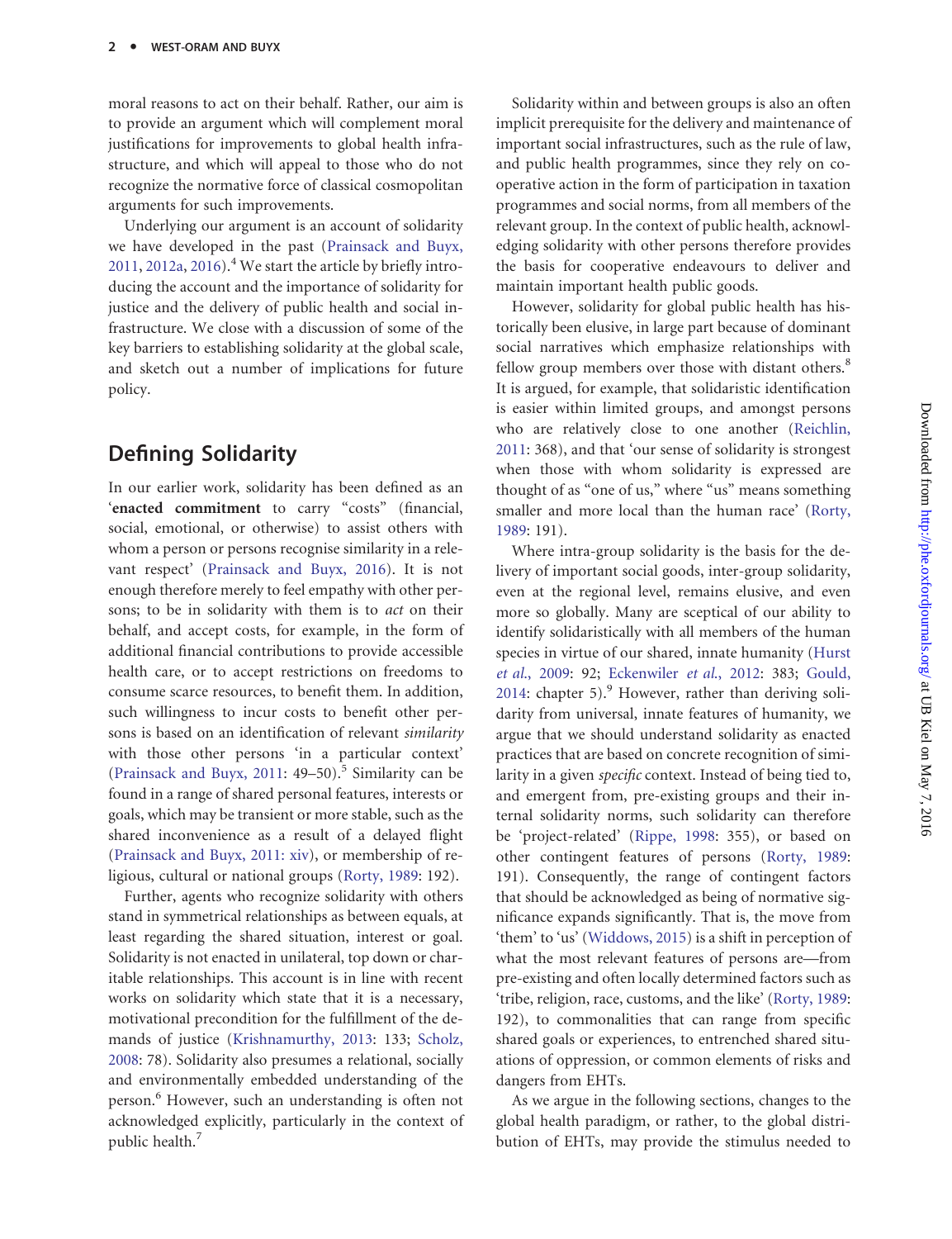encourage states, and individuals, to recognize relevant similarities between distant persons and groups, and respond to the solidaristic relationships that exist between them appropriately.

#### Two Shifts in the Global Health Paradigm

Numerous emerging global health threats, of which we discuss two below, provide an exemplary motivator to wealthy countries to expand the range of persons included in their solidary group—that is, the community of persons with whom they feel similarity. Where wealthy countries have traditionally emphasized benefiting their own citizens, and in doing so have imposed significant costs on other persons ([Krishnamurthy and](#page-10-0) [Herder, 2013:](#page-10-0) 273), the threat posed to rich and poor alike by emerging global health threats should motivate wealthy nations to expand the range of persons with whose interests they are concerned.<sup>10</sup> This can be demonstrated with reference to two examples.

#### Shift One: Antimicrobial Resistance

The evolution of AMR increases risks associated with existing diseases amongst those already at risk (the poor), and exposes new populations (the rich) to threats from which they had previously been protected—with a potential global impact of an additional 10 million deaths attributable to AMR each year by 2050 ([The](#page-11-0) [Review on Antimicrobial Resistance Chaired by Jim](#page-11-0) [O'Neill, 2015:](#page-11-0) 5). For those in wealthy countries, the emergence of drug resistance effectively poses an entirely new category of threat, since they have previously enjoyed access to effective treatment for almost all bacterial infections. With the exception of the frail and the immune-deficient, death from bacterial infectious disease had become the exception since the introduction of antibiotics after the Second World War. This has changed [\(Viens and Littmann, 2015\)](#page-11-0). The evolution of antimicrobial resistant bacteria means that infectious disease has again become a very real threat—one which can be very difficult or even impossible to treat ([Byarugaba,](#page-9-0) [2004;](#page-9-0) [European Centre for Disease Prevention and](#page-10-0) [Control & European Medicines Agency, 2009: 1-2](#page-10-0)). There have been many outbreaks of multi-resistant strains in wealthy countries in recent years, with signifi-cant fatalities ([Reardon, 2014\)](#page-11-0).<sup>11</sup> Thus, for residents of rich Western countries, suffering from an infectious disease without effective treatment available is rapidly changing from the fate of the distant poor to something that could affect one's partner, parent or child.

#### Shift Two: Climate Change

Like AMR, anthropogenic climate change is increasingly exposing wealthy persons to health hazards which had previously primarily affected people in poor countries. The harms caused by climate change are inflicted either directly, through the increased frequency and severity of extreme weather events such as heat waves [\(Vandentorren](#page-11-0) et al., 2004), or indirectly, by contributing to the expansion of habitats suitable for disease vec-tors [\(McMichael](#page-11-0) et al., 1996: 7).<sup>12</sup> Both are major sources of harms to persons in both rich and poor countries ([McMichael, 2013](#page-11-0): 1340). For example, a heat wave led to approximately 70,000 heat-related deaths in Western and Central Europe in 2003, while in 2010 Russia experienced approximately 55,000 heat-related deaths ([Barriopedro](#page-9-0) et al., 2011: 220). These data are particularly disturbing in light of predictions that the extremes of temperature which led to these deaths could occur as regularly as every 2 years in Southern Europe, North and South America, Africa, and Indonesia by 2050 (Russo et al[., 2014:](#page-11-0) 12500).

In addition, health can also be adversely affected indirectly by global climate change. For example, rising global temperatures affect ozone-related mortality one study has predicted that climate change will increase ozone-related 'acute mortality' across the New York Metropolitan Area by 4.5 per cent by 2050 ([Knowlton](#page-10-0) et al[., 2004](#page-10-0): 1557). Increases in global temperature are also predicted to significantly expand the habitable range for a number of vector organisms, meaning that diseases formerly restricted to poorer countries in the Global South are 'migrating' North ([Enserink, 2007](#page-10-0)). This includes Malaria, Dengue fever, West Nile fever and Chikungunya [\(Semenza and Menne, 2009](#page-11-0): 366–  $367$ ).<sup>13</sup> Similarly, rising ocean temperatures have increased the habitable range for the marine bacteria Vibrio vulnificus and Vibrio parahaemolyticus, leading to more human infections in a wider range of geographical locations (Burge et al[., 2014](#page-9-0): 262–263). Fatality rates from Vibrio infections are greater than 50 per cent, and infections have been found as far North as the Baltic Sea [\(Baker-Austin](#page-9-0) et al., 2013: 73), and Alaska ([Martinez-](#page-11-0)[Urtaza](#page-11-0) et al., 2010: 1781).

The harms inflicted by climate change will not affect all people equally. Already vulnerable people are likely to be more severely harmed because of their pre-existing vulnerabilities, and because the wealthy have more resources available to protect them. However, like the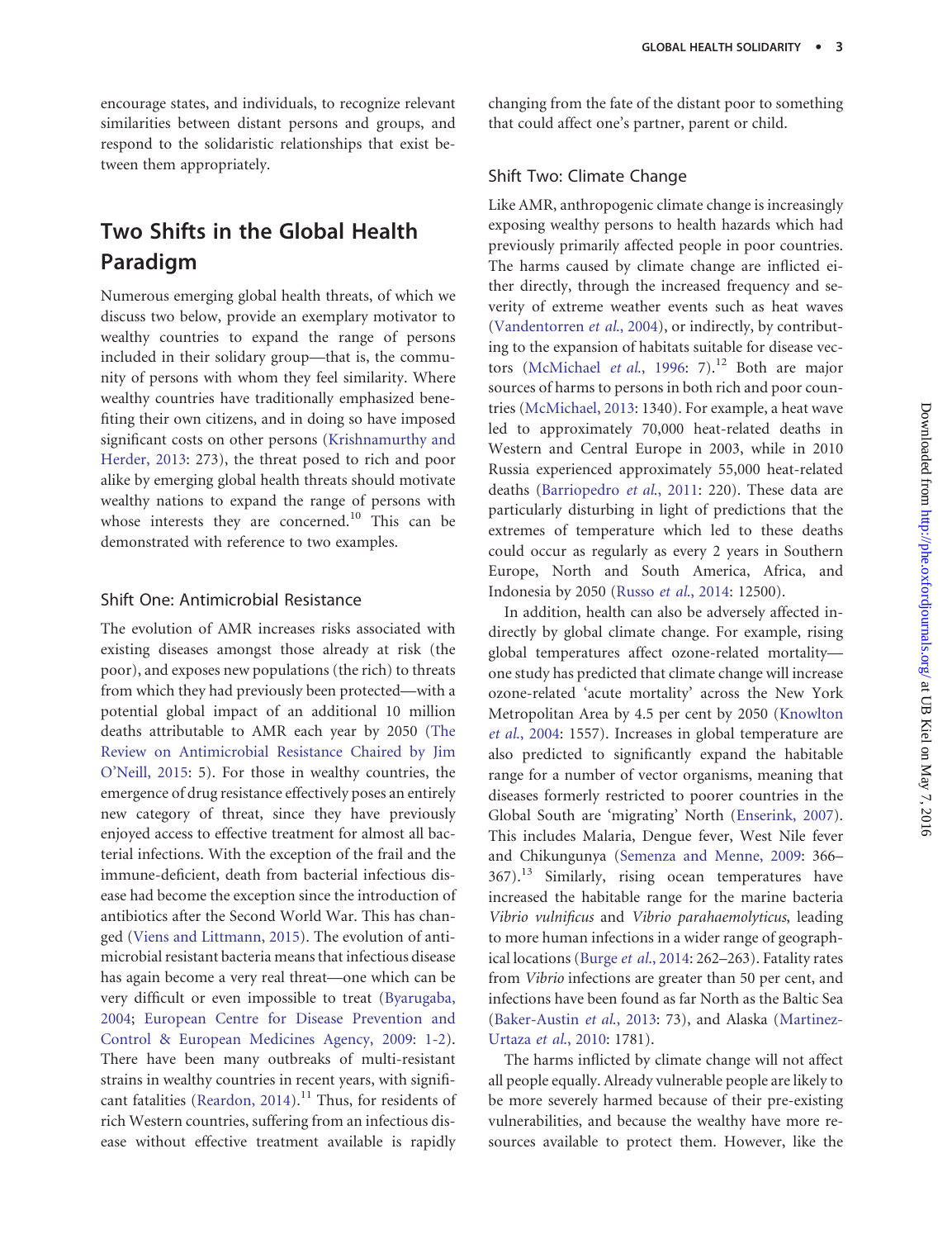emergence of AMR, the hazards associated with climate change represent a paradigm shift in the health context previously enjoyed by all persons, even those in wealthy countries. The increased frequency of extreme temperature events expose the citizens of wealthy countries to dangers which they have not previously experienced on such a huge scale, and show how vulnerability to extreme weather scenarios is not something experienced only by those in poor countries. Therefore, like AMR, climate change poses a very real threat to the health and well-being of wealthy people. In doing so, it contributes to the paradigm shift in global health with which we are concerned in this article.

#### New Realities of Global Health

The evolution of AMR, expansion of vector habitats and the threat posed by climate change serve to 'democratise' the threat posed by many serious threats to health. These threats, and public awareness of them in wealthy countries, are compounded by the effects of globalization. Where previously, for example, it may have been possible for the citizens of wealthy countries to remain unaware of the harms caused by infectious disease in distant countries, contributing to the sense of distance between rich and poor persons, virtually instantaneous electronic communication forces information about outbreaks of infectious disease into the public consciousness in wealthy countries, thereby helping to overcome lack of awareness as a barrier to solidarity between the citizens of rich and poor countries. Similarly, rapid air travel also contributes to the spread of infectious disease to parts of the world which had previously been unaffected [\(Mangili and Gendreau, 2005](#page-10-0)), meaning that distant persons are now intimately involved in the lives of people thousands of miles away.

Now more than ever, 'infectious diseases... know no borders' (Battin et al[., 2009](#page-9-0): 34). Indeed, the recent cases of Ebola in wealthy countries during the 2014–2015 Ebola epidemic provide one example of international transmission through human vectors [\(Centers for](#page-10-0) [Disease Control and Prevention, 2014,](#page-10-0) [BBC News,](#page-9-0) [2015](#page-9-0)). Further, as the treatment options available to the wealthy become more limited as a result of AMR, they increasingly share with the global poor common vulnerability to diseases from which they had previously been protected.<sup>14</sup> While the persistently vulnerable poor are likely to continue to be at greater risk than their wealthier counterparts, these factors expose the wealthy to hazards that in the antibiotic era they have previously been able to avoid. In doing so, they highlight a

re-emerging and novel common feature between rich and poor—real vulnerability to serious EHTs.<sup>15</sup>

# Global Responses to Global Threats

These emerging global threats to health challenge—both individually and collectively—the global health paradigm in which vulnerability to EHTs is unequally distributed, with the wealthy largely living in 'healthful environments', whilst the poor are significantly more exposed to health threats. These changes mean that such healthful environments are no longer sustainable as distinct local or regional public goods.<sup>16</sup> The impacts of the abovementioned health public 'bads' ([Illingworth and Parmet,](#page-10-0) [2015:](#page-10-0) 152) are global in scope, and cannot be resisted by purely regional responses—isolationism is no longer a viable domestic public health strategy [\(Widdows,](#page-12-0) [2015\)](#page-12-0).<sup>17</sup> Instead, wealthy nations must acknowledge the global reach of factors which may have previously appeared to be safely distant, and respond appropriately.

Any successful domestic public health response to the novel threats must acknowledge that the preservation of domestic or regional public health is reliant on the successful promotion of global public health. Antibiotic resistance and climate change do not respect borders, nor can they be addressed in a regionally limited fashion [\(Viens and Littmann, 2015](#page-11-0)). While restricting responses to global health threats to the regional scale can provide limited protection to those in protected zones, doing so allows for the persistence of 'reservoirs of infection', which will continue to pose a significant threat to all persons (Battin et al[., 2009](#page-9-0): 12, 35).<sup>18</sup> Equally, there is no domestic or regional policy action which can offer an effective long-term response to climate change in isolation from cooperative efforts from all other regional actors [\(Moellendorf, 2011](#page-11-0): 62). Consequently, any domestic public health policy cannot focus exclusively on local interests, since those interests are themselves dependent on global factors. All nations must therefore treat domestic public health policy, at least regarding these health threats, as one aspect of wider global policy. What are needed are cooperative global responses which acknowledge the similarities and solidarities that exist between all persons.

# Shared Elements of Vulnerability as a Source of Solidarity

The emergence of these global hazards highlights important points of similarity between citizens of rich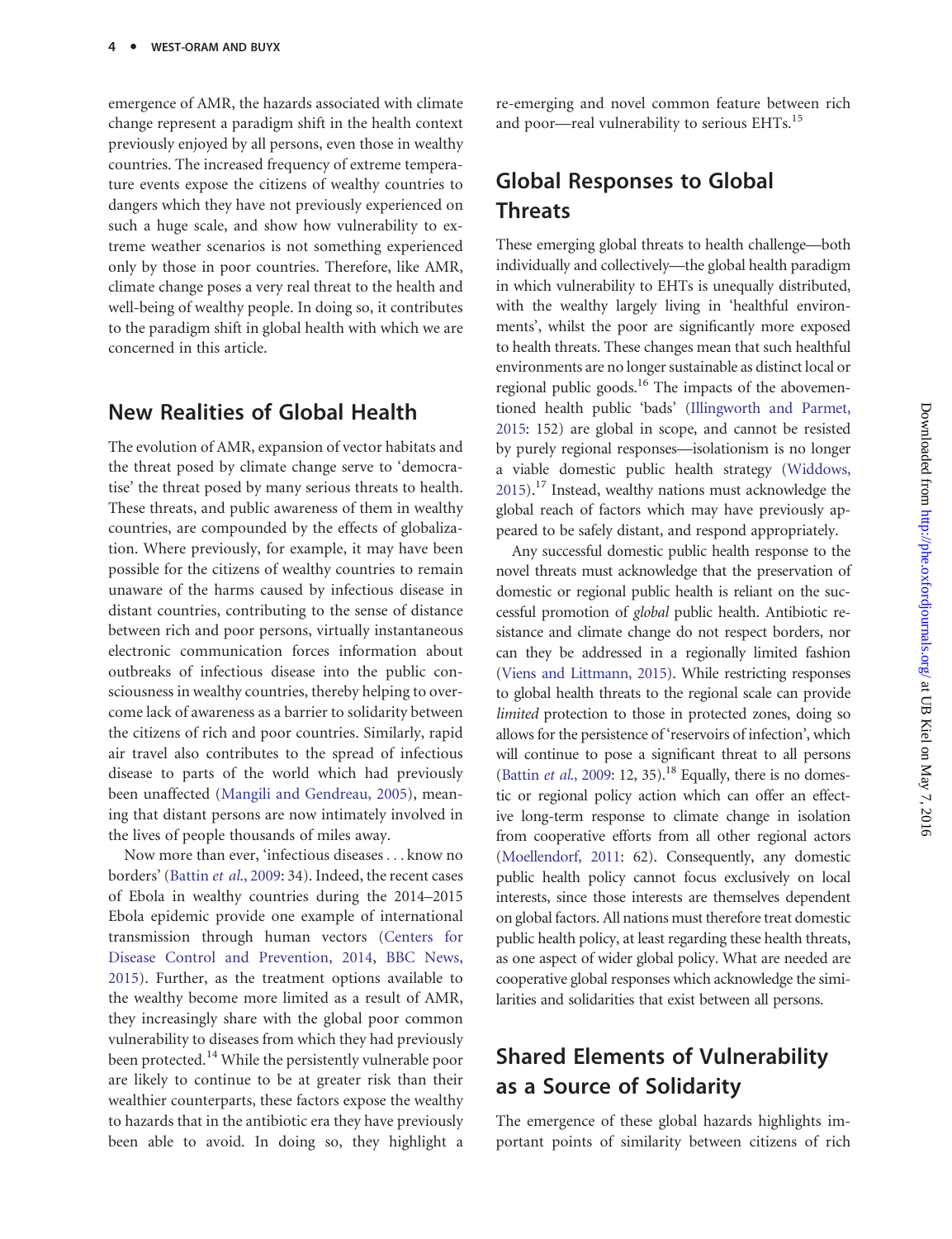and poor countries where previously difference and distance had been assumed. Correlatively, the global and public nature of the goods and services needed to protect all persons, even the wealthy, from these newly common vulnerabilities, draws attention to the need for cooperative action between all, or at least most, individual and state actors.

However, it must be acknowledged that the dangers faced by members of these two groups, rich and poor, are neither equal nor identical ([Mendelsohn](#page-11-0) et al., 2006; [Wheeler and von Braun, 2013](#page-12-0)). Those earlier mentioned accidents of geography and climate, in conjunction with the presence of effective health promoting infrastructures and institutions in wealthy countries, mean that despite the dangers that climate change and AMR pose to the rich, the poor will remain more vulnerable to the threats posed by the realities of the emerging global health paradigm. While the rich will become more vulnerable than they previously had been as a result of this shift in the global health paradigm, they will still enjoy greater protection from harm than the poor.

However, while it is true that important inequalities in vulnerability between rich and poor will remain, the relevant differences in vulnerability for the purposes of our argument are not between rich and poor in a new global health paradigm, but are instead between the status of the rich prior to the advent of this new paradigm, and their status after it. While the rich are likely to remain better off than the poor, they will, overall, be substantially worse off than they had been.

The hazards that characterize the emerging global health paradigm provide a vivid demonstration of the vulnerabilities and harms currently endured by the poor, and show how they may also easily endanger the wealthy. While truly common vulnerability will remain elusive under a new global health paradigm, the risks faced by rich and poor alike may be 'common-enough' to motivate solidaristic cooperation in response to global threats.

A coordinated response to the hazards of the new global health threat paradigm can thus arguably be motivated out of fear of the consequences of failure to act effectively.<sup>19</sup> Fear, arising as a result of the new vulnerabilities experienced by the wealthy, may therefore provide motivation to acknowledge previously ignored, and re-emerging, similarities with distant others. It also gives all persons compelling reasons to engage in solidaristic cooperation with those distant others to adequately respond to the emerging global health threats discussed above. Put more positively, greater awareness of our similarities with distant others, arising out of increased knowledge of some common vulnerabilities

to serious risk of harm, and the fear associated with such knowledge, may provide the basis of recognition of shared interests in cooperatively promoting health for all persons. In turn, this should motivate the citizens of wealthy states—and in consequence, their shared institutions—to assume costs to cooperate with those with whom they recognize similarity, and truly and earnestly strive to preserve and establish healthful environments for all.

Doing so requires an important shift away from global health initiatives that are based on charity towards solidarity-based initiatives. When populations are asked to help and support others who are threatened by natural disasters or illnesses far away, without any recognition of similarity, such help is usually based on asymmetric charity. A shift from charity to solidarity has important impacts on how equitable the relationships are between those helping and those being helped. Charity is based on a difference—donors give beneficiaries something they lack, because donors are richer, more privileged, etc., because their beneficiaries are vulnerable, poor, etc. Here, despite whatever donor and beneficiary may share in common, it is what sets them apart that underpins charitable practices. Charitable relationships are therefore, almost by definition, unequal. Solidarity relationships—as far as the solidaristic practice goes—are more equal (in the concrete situation in which they take place). The recognition of similarity entails an acknowledgment that donors are, at least in this relevant respect, in a symmetric and equal relationship with those they help [\(Prainsack and Buyx, 2016](#page-11-0)). This, in turn, leads to the delivery of aid that is less likely be imperialistic ([Hayter, 1971](#page-10-0): 5; [Ooms and](#page-11-0) [Hammonds, 2008:](#page-11-0) 157; [Moyo and Manyeruke, 2015](#page-11-0)), demeaning (King et al[., 2014](#page-10-0): 3) or patronizing ([Pisani,](#page-11-0) [2008](#page-11-0): 192) in the way some charitable aid has been accused of being.<sup>20</sup> Indeed, recognizing similarity with those helped demands that donors take a collaborative and inclusive approach, and that they do not exclude or discriminate against particular groups for irrelevant reasons ([Krishnamurthy, 2013](#page-10-0)). Finally, recognition by donors of solidarity with their beneficiaries—as fellows sharing some risks, threats and common interests makes it more likely that they will be willing to incur higher costs to establish and preserve commonly needed goods.

There are examples of this thinking penetrating the policy world. A recent report commissioned by the British Government on the problem of AMR ([The](#page-11-0) [Review on Antimicrobial Resistance Chaired by Jim](#page-11-0) [O'Neill, 2015](#page-11-0)), for instance, has an explicitly global focus, and repeatedly emphasizes the need for a global,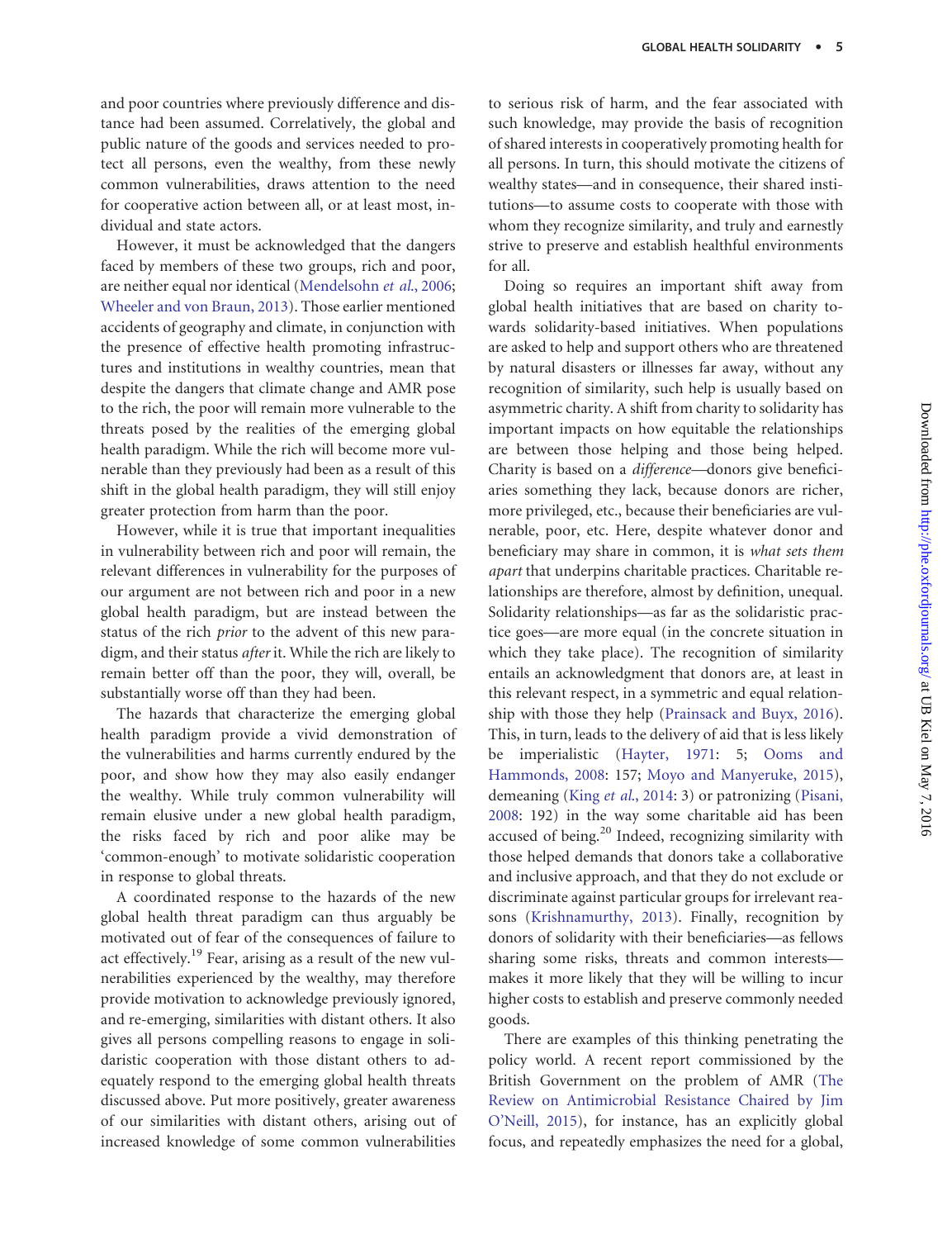cooperative response to the forthcoming crisis. We take this example to support our argument that these new threats are likely to encourage the recognition that global solidaristic cooperation is needed to respond effectively to them at the global scale.

# Solidarity and Health for All: How to Get There

The realities of the emerging global health paradigm give compelling reasons for wealthy countries to discard inadequate public health policies based on regional interests and assumptions of distance and difference from their poorer and more distant neighbours. In their place, we have argued that global, solidaristic, approaches to public health should be adopted. However, it has also been noted that such expectations might be misguided or naive, because in past situations of crisis, such as the recent Ebola epidemic, 'practices geared toward protecting national self-interest were again adopted rather than accepting shared responsibilities' ([Smith and Upshur, 2015](#page-11-0): 8).

We acknowledge the general point of the difficulty in implementing solidaristic practices in the real world. However, our argument here is broader and in fact includes the self-interest of wealthy nations as one of the important prerequisites for future policy change. In fact, much of the force of our argument set out above is derived from an appeal to the self-interest of wealthy countries—to protect their own citizens from harm they must also respond to the needs and interests of distant others. However, we do not mean to suggest that actions which are purely self-interested represent instances of solidarity. Rather, self-interest in this particular context serves as a motivational starting point from which solidarity can be developed. $21$ 

Self-interested motivations to act cooperatively with distant others are based on recognition of similarity in an important aspect with those distant others—to cooperate with others out of self-interest in response to a shared danger is to recognize that threats to others are also threats to oneself.<sup>22</sup> This recognition of similarity is the catalyst which reminds us of our own relationality (Baylis et al[., 2008\)](#page-9-0); of the ways in which persons are in solidarity with one another; and sheds light on new, emerging ways in which solidary relationships obtain between persons. In doing so, it forms the basis of solidaristic cooperation. Self-interest therefore represents only a first, yet important, step towards solidaristic cooperation in response to a common danger, in that it

serves to highlight those similarities between persons which may previously have been obscured by the assumptions of difference which characterize the individualist, statist international system.

It has been noted that while self-interest provides compelling grounds for responding to the health needs of all persons, at least in response to communicable diseases, self-interest 'works less well for non-communicable diseases (NCDs)' [\(Widdows, 2015\)](#page-12-0), a point which can also be made about injuries. However, while self-interest may not be able to directly motivate cooperation to ensure the provision of aid for NCDs, injuries and similar conditions, the solidarity it engenders in other areas of public health provision can serve as a foundation upon which to build more general responses to global health needs.

That is, from self-interested motivations for global solidarity in response to particular shared vulnerabilities, it is possible that a more inclusive, and more expansive, global health policy agenda may be developed. Put differently, currently wealthy countries, their citizens and institutions regularly ignore many of the harms suffered by the citizens of poor countries. However, the changes to the global health paradigm discussed above could lead these agents to the initial recognition of particular dangers which they share with the citizens of poor countries (or rather, that some elements of that danger are directly relevant to both rich and poor populations). $^{23}$  Through engaging with this particular threat, reporting on it and exploring ways to minimize it for their own benefit, rich populations will be made aware of the harms suffered by formerly unknown distant strangers.

Equally, through engagement with these new threats, wealthy populations will become more aware of those distant strangers with whom some of the risks are shared. It is therefore reasonable to expect that through this engagement, other similarities, such as common elements of threats and shared interests, can emerge which can lead to further grounds for solidarity. At least some of these instances of, and grounds for, solidarity can realistically be expected to be quite broad. For example, wealthy countries may respond to the threat of a particular pandemic disease out of a self-interested desire to protect their own citizens. However, in doing so it is plausible to suggest that through engaging cooperatively with the governments and citizens of poor countries in response to this particular shared threat, it may emerge that there is a broader common interest in having strong public health institutions in vulnerable countries, since these protect everyone most effectively ([Boozary](#page-9-0) et al., 2014: 1859).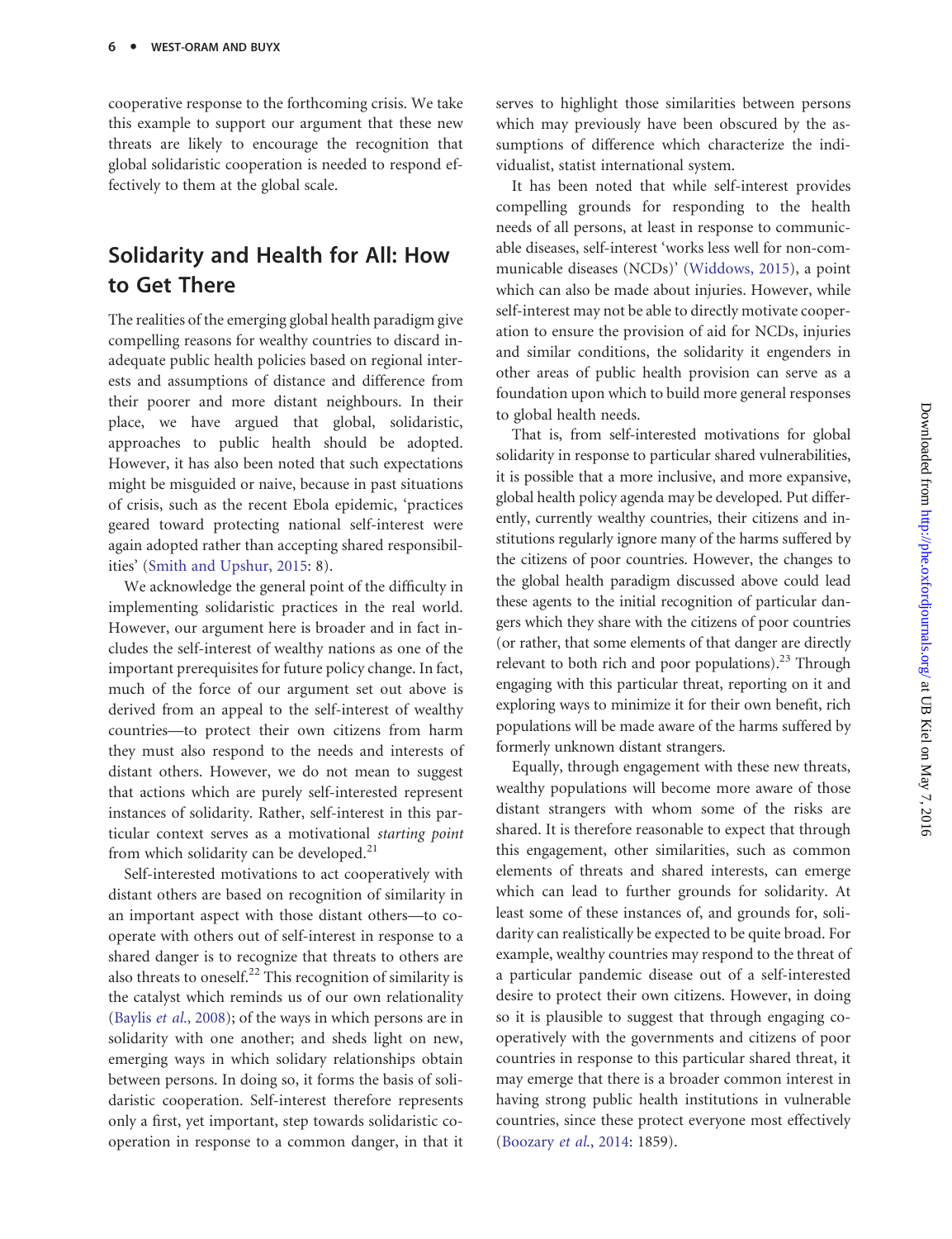Cooperative action in response to a given pandemic disease threat will almost inevitably raise awareness of the health needs of the citizens of the aided countries [\(Caplan, 2014\)](#page-9-0), and highlight the existence of a relationship between the citizens of rich and poor countries, which is not defined by charitable 'donor/beneficiary' roles. Instead, cooperative responses to shared threats provide examples of how common threats were fought together for mutual benefit. Given such shared efforts, and recognition of shared interests, it is likely that motivation to support the establishment of public health institutions can be expected to be at least better than before. We thus move from solidaristic cooperation in one particular respect, to solidarity in others—a move which exemplifies what Kolenda has described as 'incremental solidarity' (1989: 43). To illustrate, initial responses by wealthy nations to the 2015 Ebola outbreak in West Africa began as a response to a particular crisis but developed into recognition of the wider health needs of a vulnerable group, even though the response to those needs was predicated on a concern about the re-emergence of a threat to the health of those in other countries [\(Boozary](#page-9-0) et al., 2014: 1859). In practical terms, then, and with regard to global health threats, this requires a significant reframing of global responses—away from 'charitable foreign aid' towards solidaristic practice that focuses on alleviating common threats.

### The Costs of Solidarity for Global Health

Existing policy approaches to global public health in the face of these impending public health disasters are (where they even exist) inadequate.<sup>24</sup> In part this is because they are based on a nation- or region-specific interpretation of who counts as worthy of moral concern—and a failure to recognize increasingly common vulnerabilities to emerging threats. The risks associated by the emerging global health hazards mentioned above provide compelling reasons for all persons to engage in solidaristic cooperation through their institutions to adequately protect their own health. However, this has the potential to be extremely costly—in several senses of the term. The need to control carbon emissions may necessitate drastic reductions in air travel, industrial meat production [\(Aiking, 2014](#page-9-0): 483 s) or the use of personal motor vehicles for example [\(Stanley](#page-11-0) et al., 2011). Correlatively, ensuring effective global responses to the threat of infectious disease may entail the provision of costly infrastructure to poor countries, which may impose high financial costs on the wealthy [\(Butler and Morello, 2014;](#page-9-0) [Bartsch](#page-9-0) et al., [2015](#page-9-0): 5–7; [Mullan, 2015](#page-11-0): e423). Similarly, the economic impact of reducing carbon emissions and the cost of renewable energy infrastructure may be impossible for poor countries to sustain, or may hinder economic development so much that future adequate investment in public health is not possible (Ellis et al[., 2009:](#page-10-0) vii), meaning that yet further costs, such as the provision of financial incentives and assistance to poor countries, may have to be met by wealthy countries [\(Baer](#page-9-0) et al., [2008](#page-9-0): 13). Efforts to limit the evolution of AMR may entail the imposition of stricter global and local controls on the use of antibiotics, imposing greater burdens, and even harms, on rich-country patients. Limiting access to antibiotics for example may lead to increases in mortality and morbidity from otherwise treatable diseases [\(Littmann and Viens, 2015:](#page-10-0) 6, [Littmann](#page-10-0) et al., 2015).

The costs of adequate, cooperative and solidaristic, responses to the emerging global health threats mentioned will be huge. However, the costs of failing to act will almost certainly be far greater. Further, these costs of failure no longer affect distant strangers, with rich donors having only abstract worries over potential risks. Instead, they pose an existential threat to all persons. In addition, the high costs and direct dangers of failure highlight the inadequacies of historical global health policy, and the need to acknowledge the role of global public goods in promoting individual and regional health.

#### Conclusions

We have argued in this article that adequate responses to emerging global health threats necessitate a paradigm shift in the way in which we approach global public health. We argued that self-interest provides a compelling starting point for solidarity between the citizens of rich and poor countries, because the recognition of similarity in the form of shared vulnerabilities to emerging health threats can catalyse solidaristic cooperation. And only through such solidaristic cooperation can anyone be protected from the dangers posed by the emerging global health threats.

It could be objected that based as it is on the selfinterest of wealthy nations, this argument is cynical. However, this does not undermine its force, and in fact may make it more effective at achieving desperately needed outcomes than arguments based on charity, and possibly even those based on justice. As noted, the health policies of wealthy nations have historically emphasized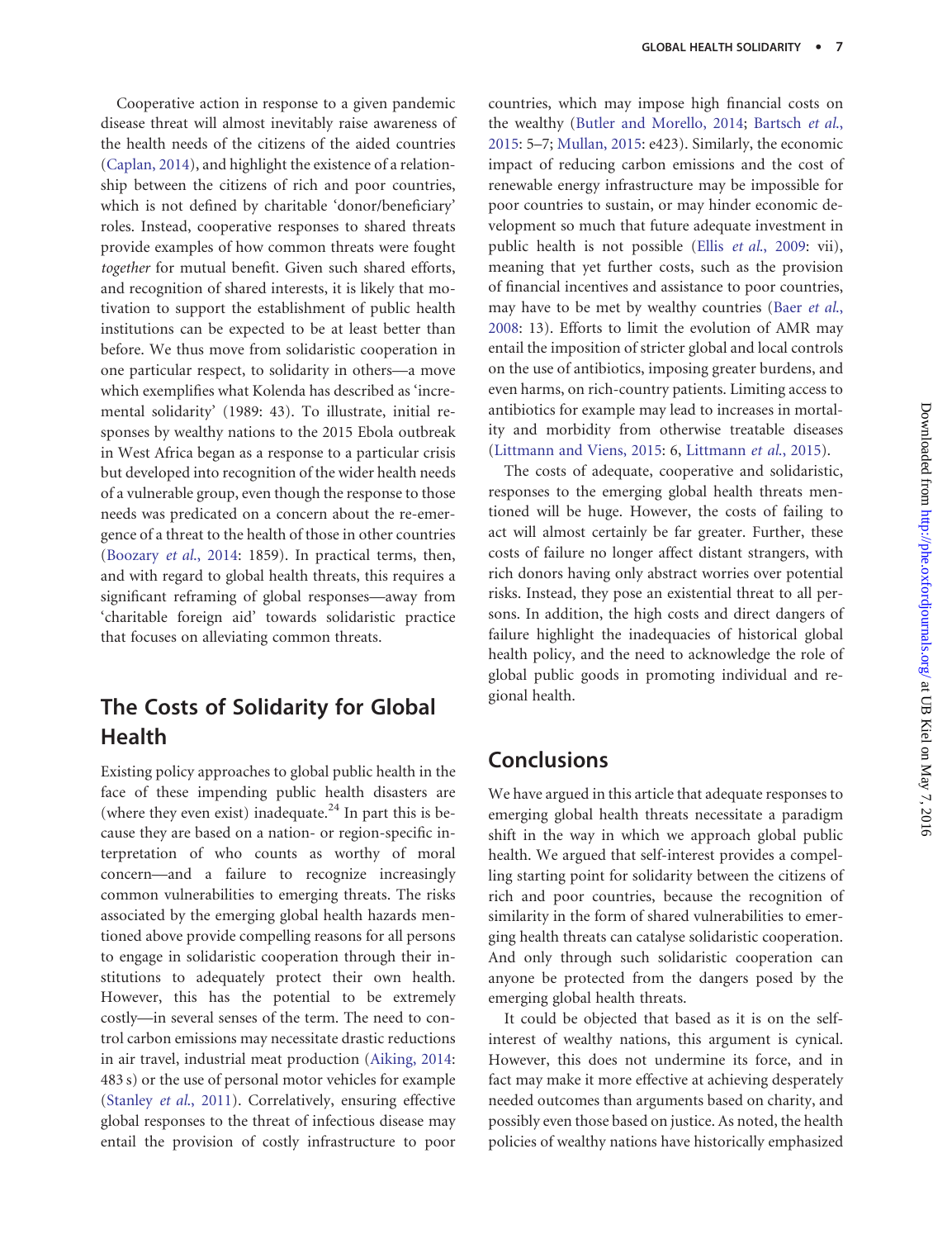cynical, short-term and regional interests, at significant cost to both non-citizens, and to their own longer-term interests. Our goal in this article has therefore been to explain the importance of replacing a cynical and increasingly inadequate approach to public health with an instrumentalization of self-interest to move towards an approach that, eventually, is based on solidarity, an approach which is more suited to achieving global health. Self-interest is a motivational tool on the way to this approach; it is not a goal or an end in itself.

While the costs of effective responses to the threats discussed are demanding, they are proportionate to the risks they pose to all persons. Further, and importantly, as we have sketched above, given the immediacy and scale of the problem, people are increasingly likely to be motivated to act, and to accept the costs of an adequate response to these global health threats. For this to actually happen, however, stronger efforts to publicize the looming dangers of global health threats, as well as the need for cooperative action to address them, are necessary.

Finally, we do not mean to suggest that global health solidarity that has been reached this way will resolve all deprivations of health worldwide. Rather, our goal in this article has been to show how in one aspect, solidarity, based on an initially self-interested recognition of similarity, can motivate a response to certain important emerging global threats.

Thinking about global health, and particularly responses to the global health threats mentioned, in terms of solidarity enables, and should motivate, us to view the kinds of sacrifices needed to protect everyone not as burdens imposed on 'us' to benefit 'them'. Rather, if we acknowledge the vulnerabilities we share with other people (who we may previously have excluded from consideration), and accept the existence of the solidary relationships which exist between us, we can instead view those sacrifices as the means to protect 'us all' (Baylis et al[., 2008](#page-9-0): 205).

#### **Notes**

- 1. Responses by wealthy countries to the recent Ebola epidemic in West Africa were largely muted until wealthy persons were affected ([Caplan, 2014](#page-9-0)). Further, responses tended to emphasize the need to protect citizens of wealthy countries from dangerous threats from overseas rather than on the much greater needs of distant others.
- 2. Not to mention the fact that they also highlight serious questions of justice, as we briefly discuss.
- 3. EHTs include things like disease pathogens, environmental pollution, natural disasters and the violence of other persons. Environments which are reasonably free of such threats need not be totally devoid of such hazards (hence 'reasonably free'), but they will include features which minimize as far as is reasonably possible, the risks associated with common EHTs. For example, wealthy countries typically provide infrastructures such as vaccination programmes, sanitation systems and the rule of law, which are intended to protect citizens from the risks posed by EHTs. In this article we focus on those EHTs which more obviously relate to health, infectious disease and environmental threats.
- 4. Solidarity in a global context has recently received significant attention from a number of theorists ([Dean, 1996](#page-10-0); [Young, 2002](#page-12-0); [Scholz, 2008;](#page-11-0) [Eckenwiler](#page-10-0) et al., 2012; [Krishnamurty, 2013;](#page-10-0) [Gould, 2014](#page-10-0)). While there are similarities between the account presented here, there are also significant differences. For reasons of space and scope, in this article, we rely mainly on our account of solidarity and do not contrast this with the work of other authors; however, see ([Prainsack and Buyx, 2016:](#page-11-0) chapters 3 and 4).
- 5. These active and relational aspects of solidarity have also been defined by other theorists as '"standing up for", "standing up with", and "standing up as"' other persons with whom solidarity is identified [\(Jennings](#page-10-0) [and Dawson, 2015](#page-10-0): 35).
- 6. See also [\(Baylis et al., 2008](#page-9-0); [Eckenwiler, 2012;](#page-10-0) [Eckenwiler et al., 2012\)](#page-10-0).
- 7. See ([Baylis et al., 2008](#page-9-0)) for an exception to this trend.
- 8. This is not restricted to works that focus on global health and solidarity (see discussions in [Prainsack](#page-11-0) [and Buyx, 2012b,](#page-11-0) [2016;](#page-11-0) [Dawson and Verweij, 2012;](#page-10-0) [Derpmann, 2013](#page-10-0)).
- 9. However, we do not mean to reject the cosmopolitan idea of the shared, innate moral value of all persons. Instead, our goal in this article is to present an alternative argument for increased investment in global health which may appeal to those not convinced by cosmopolitan commitments.
- 10. Importantly, we do not take actions which are entirely motivated by self-interest to be instances of solidarity. Instead, we take self-interest to be a starting point, from which solidaristic identification can be derived. We explain this point in more detail below.
- 11. For example, an outbreak of multidrug-resistant Acinetobacter baumannii at a hospital in Northern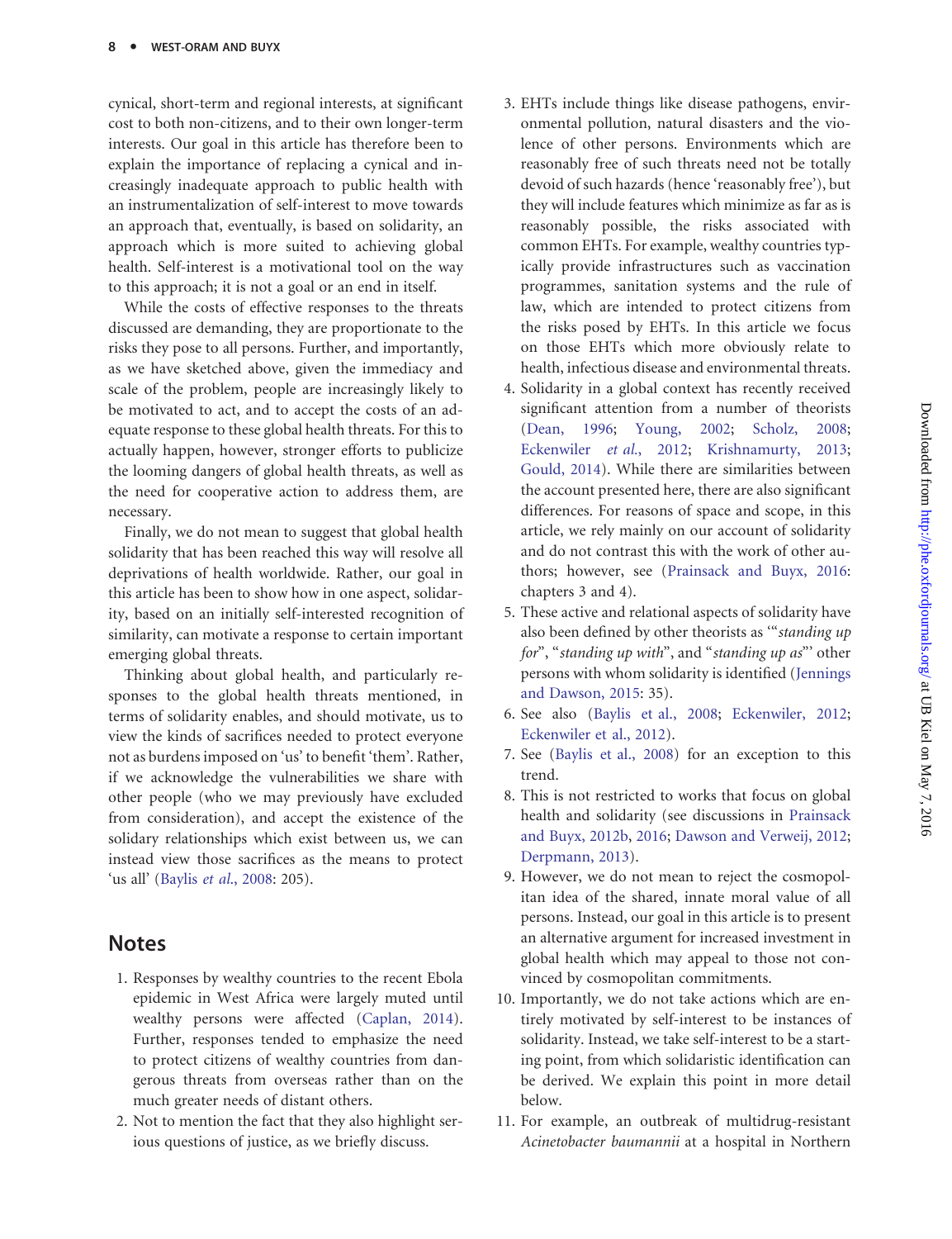Germany infected 27 patients, contributing to 11 deaths ([Borrud, 2015](#page-9-0); [Youth Health, 2015\)](#page-12-0). See also (Hosein et al.[, 2002](#page-10-0): 91 s; [Sandora and](#page-11-0) [Goldman, 2012;](#page-11-0) [Gallagher, 2014\)](#page-10-0).

- 12. While the health of citizens of both rich and poor countries will be adversely affected by climate change (and the latter are likely to be affected to a greater extent), we focus in this section on the harms to the wealthy, since our goal is to show how the wealthy can be motivated to engage solidaristically with the poor. Given that citizens of wealthy countries have typically enjoyed less precarious living environments than their counterparts in poor countries [\(Mendelsohn](#page-11-0) et al., 2006), the shift can also be seen as more immediately shocking for the wealthy, since it represents a fundamental shift in the kinds of harm they are exposed to, rather than an exacerbation of an existing threat to health.
- 13. Though it is suggested that, as a result of infrastructure available to the wealthy, most increases in mortality will remain amongst the world's poorer citizens ([Semenza and Menne, 2009:](#page-11-0) 369). See also [\(Semenza, 2014](#page-11-0): 194–195; [Confalonieri](#page-10-0) et al., 2015: 555).
- 14. The threats posed by these new globalized health hazards are qualitatively different to those posed by pandemic disease. The latter tend to be short term and acute, while the former are long term, chronic, structural and existential. Instead of 'just' a severe outbreak of a dangerous disease within an existing global health paradigm, the new globalized threats represent a paradigm shift in global health threats.
- 15. Of course, prior to the advent of the antibiotic era, both wealthy and poor people shared common vulnerability to infectious disease. However, then, as now, vulnerability was exacerbated by poverty and deprivation. While common vulnerability to infectious diseases which were controlled during the antibiotic era is not entirely novel when compared to human history as a whole, it does represent a radical departure from the context experienced by wealthy persons for the majority of the 20th century.
- 16. These 'healthful environments' can reasonably be classified as public goods, since they will require collective, cooperative participation by all members of a given public to deliver and maintain, and once established in a given region are both non-excludable and non-rivalrous ([Waldron, 1987:](#page-11-0) 304). For a more detailed discussion of health public goods, such as herd immunity, and the control of disease

vectors see [\(Hunter and Dawson, 2011:](#page-10-0) 86; [West-](#page-11-0)[Oram, 2013](#page-11-0); [Widdows and West-Oram, 2013](#page-12-0)).

- 17. Between 1990 and 2010, the USA restricted entry for persons living with HIV, to protect American public health—a very recent example of isolationist health policy ([Gostin, 2014:](#page-10-0) 306).
- 18. Within a few months of the Nigerian state of Kano ending its Polio vaccination programme, the disease 'had spread to 7 neighbouring countries, and even-tually on to 19 countries overall' (Battin et al.[, 2009:](#page-9-0) 34). Given the speed and accessibility of global travel, and the ease with which certain diseases spread, to allow the resurgence of an infectious disease like Polio (or SARS, MERS, or H5N1 etc.) in one part of the world is to pave the way for its resurgence elsewhere.
- 19. As noted above, domestic public health efforts such as vaccination programmes are typically constructed to extend their benefits to all persons in a given region at least in part because of fear of the consequences of failing to do so.
- 20. Even where aid programmes have ostensibly focused on the needs of their beneficiaries in poor countries, many implicitly assume a charitable relationship between donor and recipient. For example, roughly \$1 billion of the Bush Administration's Presidential Emergency Plan for AIDS Relief (PEPFAR) was reserved for abstinence only programmes ([Pisani,](#page-11-0) [2008](#page-11-0): 191–194). Such programmes have a failure rate of around 72 per cent, even amongst wealthy persons in communities which place great social value on abstinence before marriage (Ibid). Not only was this therefore a dramatic misuse of funds, it also displays a worrying attitude on the part of those allocating those funds—that they have the authority over distant others (an important point of difference between donor and beneficiary) to dictate to persons in desperate need how they must live to receive urgent care.
- 21. In a discussion of solidarity for the domestic context, Baylis et al. attempt to move away from selfinterest as a foundation for solidarity, and argue that solidarity should be grounded in a shared understanding of the relationality of persons in the domestic context (Baylis et al.[, 2008](#page-9-0): 203). While we are sympathetic to this position, we wish to suggest here that self-interest can serve as a valid and important catalyst for recognition of solidarity, especially at the global level, when relational solidarity, as proposed by Baylis et al., may be harder to perceive.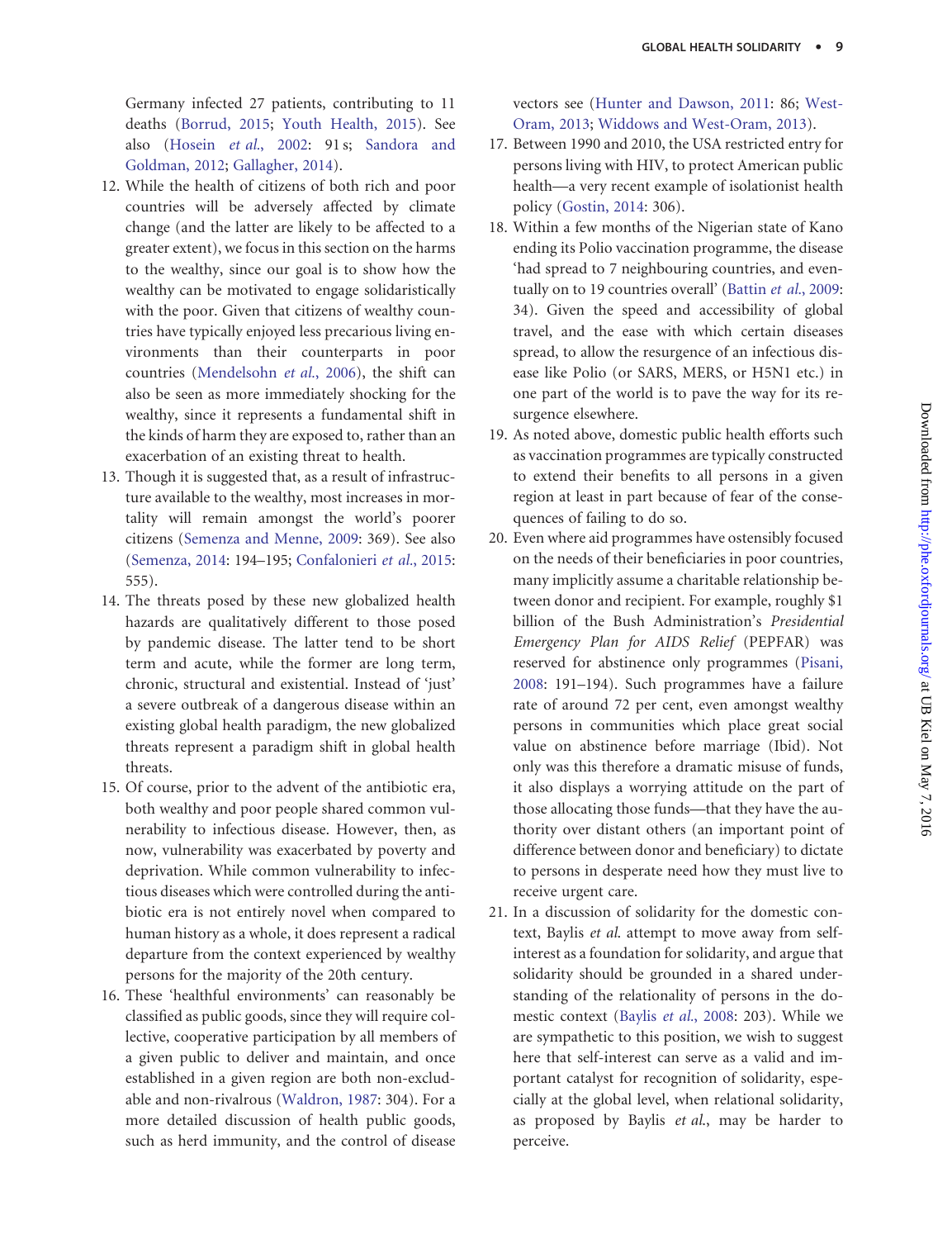- <span id="page-9-0"></span>22. For a discussion of self-interest and global solidarity which complements that provided here, see [\(Eckenwiler](#page-10-0) et al., 2012).
- 23. It must be emphasized that 'shared' here, as elsewhere in the text, does not mean that rich and poor country populations truly share the same or a closely similar experience. Vulnerabilities and risks are situated, and have contexts, and histories. What we want to emphasize here is that there are SOME important elements of threat and danger that can be recognized as pertaining to both parties, even if the overall experience remains vastly different. We thank an anonymous reviewer for bringing this to our attention.
- 24. For a discussion of a range of examples showing the inadequacies of isolationist health policy see [\(Smith](#page-11-0) [and Upshur, 2015](#page-11-0)).

# Acknowledgements

The authors are very grateful to Professor Barbara Prainsack and Dr Herjeet Marway for their helpful comments on earlier drafts of this article. We are also grateful to the participants of two conferences, Global Justice: New Directions in Research and Advocacy, and The Oxford Global Health and Bioethics International Conference for comments on preliminary work on this article. Finally, we are extremely grateful to the editors of the journal and to two anonymous reviewers for their helpful comments on the article.

# Funding

This work was supported by generous financial support from Emmy Noether Research Group grant BU 2450/ 1- 2 of the DeutscheForschungsgemeinschaft.

# References

- Aiking, H. (2014). Protein Production: Planet, Profit, Plus People? The American Journal of Clinical Nutrition, 100, 483S–489S.
- Baer, P., Athanasiou, T., Kartha, S. and Kemp-Benedict, E. (2008). The Greenhouse Development Rights Framework: The Right to Development in a Climate Constrained World. Berlin: Germany, Heinrich Böll Foundation, Christian Aid, EcoEquity and the Stockholm Environment Institute.
- Baker-Austin, C., Trinanes, J. A., Taylor, N. G. H., Hartnell, R., Siitonen, A. and Martinez-Urtaza, J.

(2013). Emerging Vibrio Risk at High Latitudes in Response to Ocean Warming. Nature Climate Change, 3, 73–77.

- Barriopedro, D., Fischer, E. M., Luterbacher, J., Trigo, R. M. and García-Herrera, R. (2011). The Hot Summer of 2010: Redrawing the Temperature Record Map of Europe. Science, 332, 220–224.
- Bartsch, S. M., Gorham, K. and Lee, B. Y. (2015). The Cost of an Ebola Case. Pathogens and Global Health, 109, 4–9.
- Battin, M. P., Francise, L. P., Jacobson, J. A. and Smith, C. B. (2009). The Patient as Victim and Vector: Ethics and Infectious Disease. New York: Oxford University Press.
- Baylis, F., Kenny, N. P. and Sherwin, S. (2008). A Relational Account of Public Health Ethics. Public Health Ethics, 1, 196–209.
- BBC News. (2015). Scots Ebola Nurse Pauline Cafferkey 'Can Continue Working' [Online]. BBC News, available from: [http://www.bbc.com/news/uk-scotland](http://www.bbc.com/news/uk-scotland-glasgow-west-31763244)[glasgow-west-31763244](http://www.bbc.com/news/uk-scotland-glasgow-west-31763244) [accessed 28 July 2015].
- Boozary, A. S., Farmer, P. E. and Jha, A. K. (2014). The Ebola Outbreak, Fragile Health Systems, and Quality as a Cure. JAMA, 312, 1859–1860.
- Borrud, G. (2015). German Hospital Gripped by Qutbreak of Multiresistant Bacteria [Online]. DW.com: Deutsche Welle, available from: [http://](http://www.dw.com/en/german-hospital-gripped-by-outbreak-of-multiresistant-bacteria/a-18215053) [www.dw.com/en/german-hospital-gripped-by-out](http://www.dw.com/en/german-hospital-gripped-by-outbreak-of-multiresistant-bacteria/a-18215053) [break-of-multiresistant-bacteria/a-18215053](http://www.dw.com/en/german-hospital-gripped-by-outbreak-of-multiresistant-bacteria/a-18215053) [accessed 22 September 2015].
- Burge, C. A., Mark Eakin, C., Friedman, C. S., Froelich, B., Hershberger, P. K., Hofmann, E. E., Petes, L. E., Prager, K. C., Weil, E. and Willis, B. L. (2014). Climate Change Influences on Marine Infectious Diseases: Implications for Management and Society. Annual Review of Marine Science, 6, 249–277.
- Butler, D. and Morello, L. (2014). Ebola by the Numbers: The Size, Spread and Cost of an Outbreak. Nature, 514, 284–285.
- Byarugaba, D. K. (2004). Antimicrobial Resistance in Developing Countries and Responsible Risk Factors. International Journal of Antimicrobial Agents, 24, 105–110.
- Caminade, C., Kovats, S., Rocklov, J., Tompkins, A. M., Morse, A. P., Colón-González, F. J., Stenlund, H., Martens, P. and Lloyd, S. J. (2014). Impact of Climate Change on Global Malaria Distribution. Proceedings of the National Academy of Sciences, 111, 3286–3291.
- Caplan, A. L. (2014). Why do Two White Americans get the Ebola Serum While Hundreds of Africans Die? The Washington Post, 6 August 2014.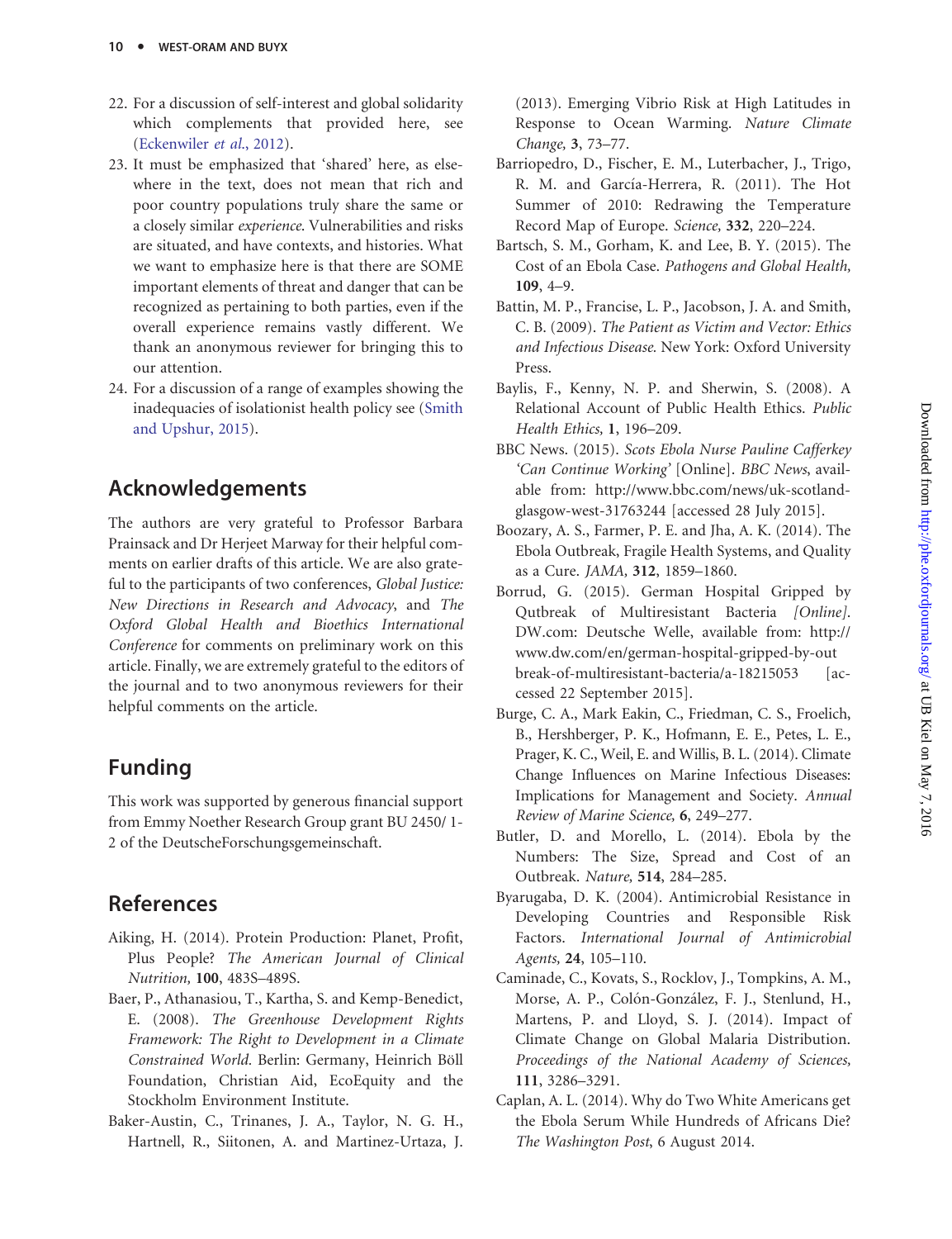- <span id="page-10-0"></span>Centers for Disease Control and Prevention. (2014). Cases of Ebola Diagnosed in the United States [Online]. Centers for Disease Control and Prevention, available from: [http://www.cdc.gov/](http://www.cdc.gov/vhf/ebola/outbreaks/2014-west-africa/united-states-imported-case.html) [vhf/ebola/outbreaks/2014-west-africa/united-states](http://www.cdc.gov/vhf/ebola/outbreaks/2014-west-africa/united-states-imported-case.html)[imported-case.html](http://www.cdc.gov/vhf/ebola/outbreaks/2014-west-africa/united-states-imported-case.html) [accessed 28 July 2015].
- Chen, L. C., Evans, T. G. and Cash, R. A. (1999). Health as a Global Public Good. In Global Public Goods: International Cooperation in the 21st Century. New York: Oxford University Press.
- Confalonieri, U. E., Menezes, J. A. and Margonari De Souza, C. (2015). Climate Change and Adaptation of the Health Sector: the Case of Infectious Diseases. Virulence, 6, 554–557
- Dawson, A. and Verweij, M. (2012). Solidarity: A Moral Concept in Need of Clarification. Public Health Ethics, 5, 1–5.
- Dean, J. (1996). Solidarity of Strangers: Feminism after Identity Politics. Berkeley, CA: University of California Press.
- Derpmann, S. (2013). Gründe der Solidarität. Münster: Mentis.
- Eckenwiler, L. (2012). Ecological Subjects, 'Ethical Place-Making and Global Health Equity. In Lenard, P. T. and Straehle, C. (eds), Health Inequalities and Global Justice. Edinburgh: Edinburgh University Press.
- Eckenwiler, L., Straehle, C. and Chung, R. (2012). Global Solidarity, Migration and Global Health Inequity. Bioethics, 26, 382–390.
- Ellis, K., Baker, B. and Lemma, A. (2009). Policies for Low Carbon Growth. London, UK: Overseas Development Institute London, UK.
- Enserink, M. (2007). Chikungunya: No Longer a Third World Disease. Science, 318, 1860–1861.
- European Centre for Disease Prevention and Control & European Medicines Agency (2009). The Bacterial Challenge: Time to React - A Call to Narrow the Gap Between Multidrug-Resistant Bacteria in the EU and the Development of New Antibacterial Agents. Stockholm: European Centre for Disease Prevention and Control.
- Farmer, P. (1999). Infections and Inequalities: The Modern Plagues. Berkeley, CA: University of California Press.
- Gallagher, J. (2014). Antibiotic Resistance Rise Continues [Online]. BBCNews.com: British Broadcasting Corporation, available from: [http://](http://www.bbc.com/news/health-29553435) [www.bbc.com/news/health-29553435](http://www.bbc.com/news/health-29553435) [accessed 15 September 2015].
- Gostin, L. O. (2014). Global Health Law. Cambridge, MA: Harvard University Press.
- Gould, C. C. (2014). Interactive Democracy: The Social Roots of Global Justice. Cambridge: Cambridge University Press.
- Hayter, T. (1971). Aid as Imperialism. Harmondsworth, UK: Penguin Books Ltd.
- Hosein, I. K., Hill, D. W., Jenkins, L. E. and Magee, J. T. (2002). Clinical Significance of the Emergence of Bacterial Resistance in the Hospital Environment. Journal of Applied Microbiology, 92, 90S–97S.
- Hunter, D. and Dawson, A. J. (2011). Is There a Need for Global Health Ethics? For and Against. In Benatar, S. and Brock, G. (eds), Global Health and Global Health Ethics. New York: Cambridge University Press.
- Hurst, S. A., Mezger, N. and Mauron, A. (2009). Allocating Resources in Humanitarian Medicine. Public Health Ethics, 2, 89–99.
- Illingworth, P. and Parmet, W. E. (2015). The Right to Health: Why It Should Apply to Immigrants. Public Health Ethics, 8, 148–161.
- Jennings, B. and Dawson, A. (2015). Solidarity in the Moral Imagination of Bioethics. Hastings Center Report, 45, 31–38.
- King, R., Kelbert, A., Chisholm, N. and Hossain, N. (2014). Help Yourself! Food Rights and Responsibilities-Summary. Institute of Brighton, UK: Institute of Development Studies.
- Knowlton, K., Rosenthal, J. E., Hogrefe, C., Lynn, B., Gaffin, S., Goldberg, R., Rosenzweig, C., Civerolo, K., Ku, J.-Y. and Kinney, P. L. (2004). Assessing Ozone-Related Health Impacts under a Changing Climate. Environmental Health Perspectives, 112, 1557–1563.
- Kolenda, K. (1989). Incremental Solidarity. The Humanist, 49, 43.
- Krishnamurthy, M. (2013). Political Solidarity, Justice and Public Health. Public Health Ethics, 6, 129–141.
- Krishnamurthy, M. and Herder, M. (2013). Justice in Global Pandemic Influenza Preparedness: An Analysis Based on the Values of Contribution, Ownership and Reciprocity. Public Health Ethics, 6, 272–286.
- Littmann, J., Buyx, A. and Cars, O. (2015). Antibiotic Resistance: An Ethical Challenge. International Journal of Antimicrobial Agents, 46, 359–361.
- Littmann, J. and Viens, A. M. (2015). The Ethical Significance of Antimicrobial Resistance. Public Health Ethics, 8, 209–224.
- Mangili, A. and Gendreau, M. A. (2005). Transmission of Infectious Diseases during Commercial Air Travel. The Lancet, 365, 989–996.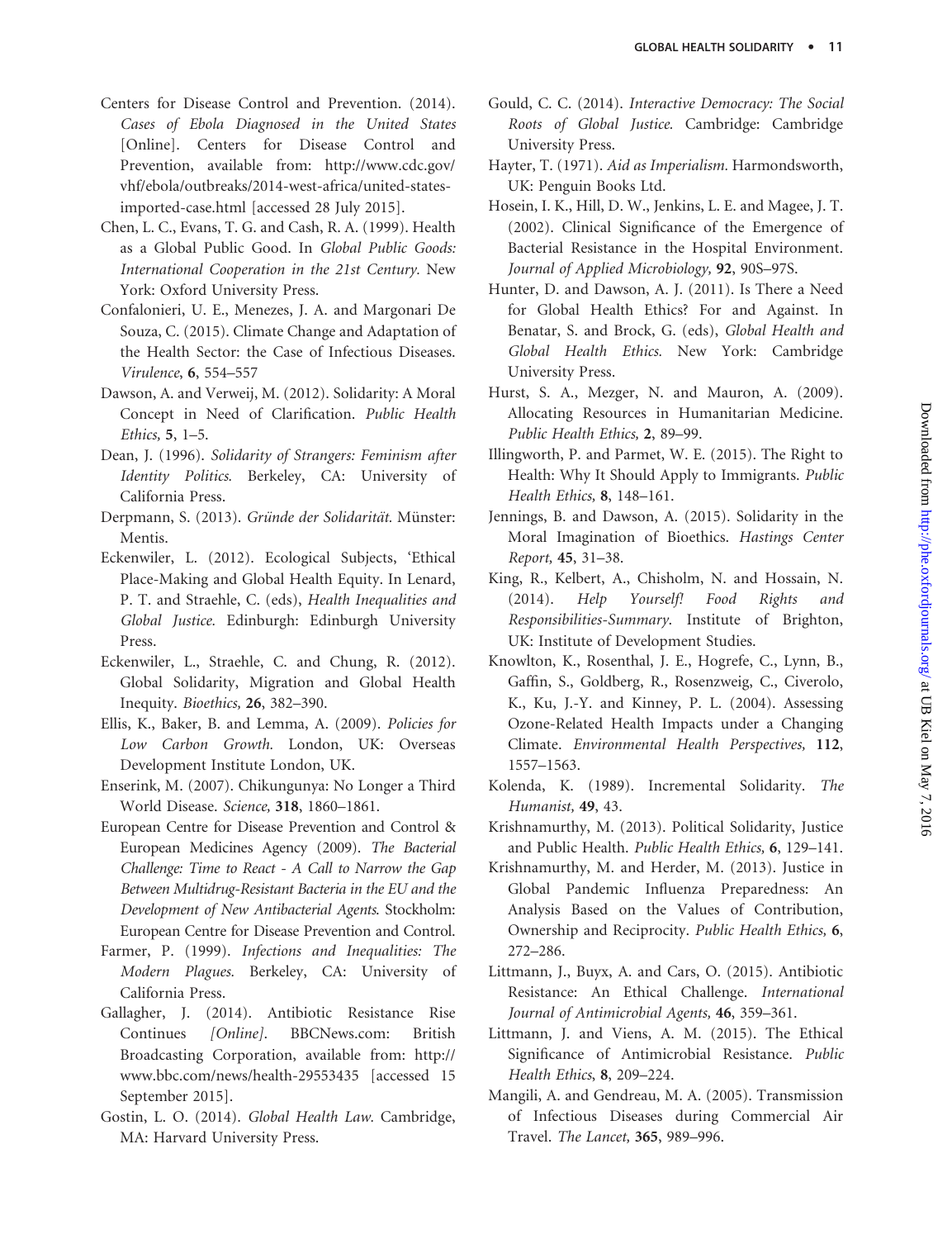- <span id="page-11-0"></span>Martinez-Urtaza, J., Bowers, J. C., Trinanes, J. and Depaola, A. (2010). Climate Anomalies and the Increasing Risk of Vibrio Parahaemolyticus and Vibrio Vulnificus Illnesses. Food Research International, 43, 1780–1790.
- Mcmichael, A. J. (2013). Globalization, Climate Change, and Human Health. New England Journal of Medicine, 368, 1335–1343.
- Mcmichael, A. J., Haines, A., Slooff, R. and Kovats, S. (1996). Climate Change and Human Health: An Assessment Prepared by a Task Group on Behalf of the World Health Organization, the World Meteorological Organization and the United Nations Environment Programme. Geneva, Switzerland: World Health Organization.
- Mendelsohn, R., Dinar, A. and Williams, L. (2006). The Distributional Impact of Climate Change on Rich and Poor Countries. Environment and Development Economics, 11, 159–178.
- Moellendorf, D. (2011). A Normative Account of Dangerous Climate Change. Climatic Change, 108, 57–72.
- Moyo, S. and Manyeruke, C. (2015). Decision Making in the Southern African Development Community. Journal of Social Science Studies, 2, p148.
- Mullan, Z. (2015). The Cost of Ebola. The Lancet Global Health, 3, e423.
- Ooms, G. and Hammonds, R. (2008). Correcting Globalisation in Health: Transnational Entitlements versus the Ethical Imperative of Reducing Aid-Dependency. Public Health Ethics, 1, 154–170.
- Pisani, E. (2008). The Wisdom of Whores: Bureaucrats, Brothels and the Business of AIDS. New York: W.W. Norton & Company, Inc.
- Prainsack, B. and Buyx, A. (2011). Solidarity: Reflections on an Emerging Concept in Bioethics. London: Nuffield Council on Bioethics.
- Prainsack, B. and Buyx, A. (2012a). Solidarity in Contemporary Bioethics. Towards a New Approach. Bioethics, 26, 343–350.
- Prainsack, B. and Buyx, A. (2012b). Understanding Solidarity (With a Little Help from Your Friends). Public Health Ethics, 5, 206–210.
- Prainsack, B. and Buyx, A. (2016). Solidarity in Biomedicine and Beyond. Cambridge: Cambridge University Press (in press).
- Reardon, S. (2014). Antibiotic Resistance Sweeping Developing World. Nature, 509, 141–142.
- Reichlin, M. (2011). The Role of Solidarity in Social Responsibility for Health. Medicine, Health Care and Philosophy, 14, 365–370.
- Rippe, K. (1998). Diminishing Solidarity. Ethical Theory and Moral Practice, 1, 355–373.
- Rorty, R. (1989). Contingency, Irony, and Solidarity. Cambridge, UK: Cambridge University Press.
- Russo, S., Dosio, A., Graversen, R. G., Sillmann, J., Carrao, H., Dunbar, M. B., Singleton, A., Montagna, P., Barbola, P. and Vogt, J. V. (2014). Magnitude of Extreme Heat Waves in Present Climate and their Projection in a Warming World. Journal of Geophysical Research: Atmospheres, 119, 12500–12512.
- Sandora, T. J. and Goldmann, D. A. (2012). Preventing Lethal Hospital Outbreaks of Antibiotic-Resistant Bacteria. New England Journal of Medicine, 367, 2168–2170.
- Scholz, S. J. (2008). Political Solidarity. Pennsylvania, PA: The Pennsylvania State University Press.
- Semenza, J. C. (2014). 'Climate Change Adaptation to Infectious Diseases in Europe', in Butler, C. D. (ed.) Climate Change and Global Health. London UK: Centre for Agriculture and Biosciences International, pp. 193–205.
- Semenza, J. C. and Menne, B. (2009). Climate Change and Infectious Diseases in Europe. The Lancet Infectious Diseases, 9, 365–375.
- Smith, M. J. and Upshur, R. E. G. (2015). Ebola and Learning Lessons from Moral Failures: Who Cares about Ethics? Public Health Ethics, 8, 305–318.
- Stanley, J. K., Hensher, D. A. and Loader, C. (2011). Road Transport and Climate Change: Stepping off the Greenhouse Gas. Transportation Research Part A: Policy and Practice, 45, 1020–1030.
- The Review On Antimicrobial Resistance Chaired By Jim O'Neill (2015). Antimicrobial Resistance: Tackling a Crisis for the Health and Wealth of Nations. London, UK: Her Majesty's Government of the United Kingdom and The Wellcome Trust.
- Vandentorren, S., Suzan, F., Medina, S., Pascal, M., Maulpoix, A., Cohen, J. -C. and Ledrans, M. (2004). Mortality in 13 French Cities During the August 2003 Heat Wave. American Journal of Public Health, 94, 1518–1520.
- Viens, A. M. and Littmann, J. (2015). Is Antimicrobial Resistance a Slowly Emerging Disaster? Public Health Ethics, 8, 255–265.
- Waldron, J. (1987). Can Communal Goods be Human Rights? European Journal of Sociology/Archives Européennes De Sociologie, 28, 296–322.
- West-Oram, P. (2013). Freedom of Conscience and Health Care in the United States of America: The